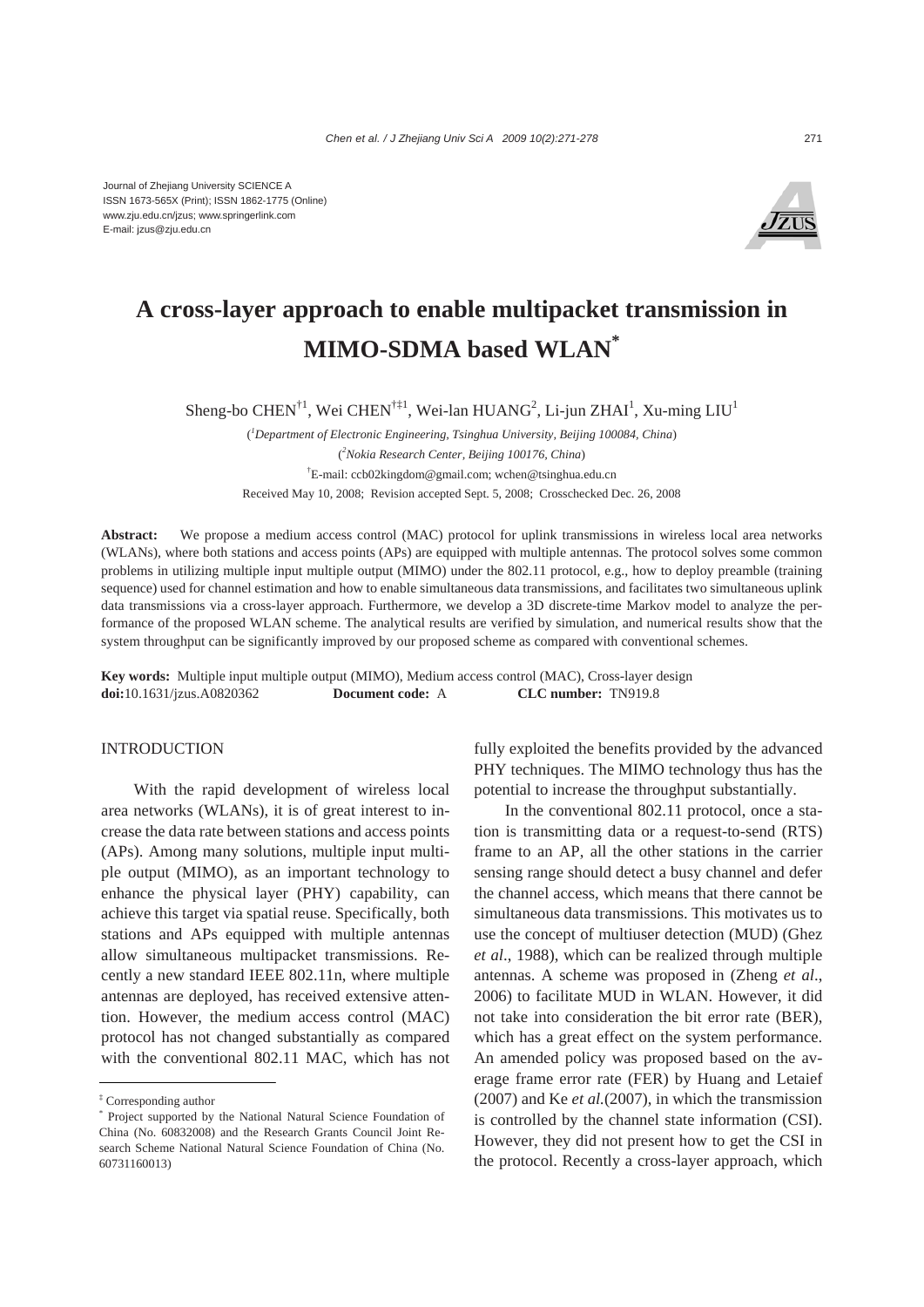combines the issues in PHY layer and MAC layer based on MIMO, has received much attention (Dimic *et al.*, 2004; Realp and Perez-Neira, 2004). Some algorithms were proposed to maximize the throughput by allowing multiple simultaneous data transmissions. However, in the literature, some questions in utilizing MIMO in WLAN are not addressed. For example, how to deploy preamble used for channel estimation and how to enable simultaneous data transmissions are still open issues.

In this paper, the primary goal of our proposed protocol is to exploit multipacket transmission in the MIMO-SDMA based WLAN. Our protocol resolves the problems in utilizing MIMO in WLAN via a cross-layer approach. A signal processing technique is adopted at the PHY layer to resolve packet collisions at the MAC layer. Specifically, the packet collision can be treated as a signal-mixing problem, which can be resolved using MUD techniques. CSI has been taken into account in the simulation. In (Bianchi, 2000) a Markov chain model was used to analyze the performance of WLAN; in this paper, we further develop a 3D discrete-time Markov model to verify the performance of our scheme.

The rest of this paper is organized as follows. We first provide the MIMO system model and our protocol for uplink MAC in Section 2. Then we present the 3D Markov model to evaluate the performance of WLAN in Section 3. Section 4 contains numerical results and Section 5 finally concludes the paper.

## SYSTEM MODEL

## **MIMO system model**

We consider the uplink transmission of a MIMO based WLAN system, where stations are equipped with *K* antennas, and AP is equipped with *N* antennas.

The following is a model for *M* simultaneous data transmitted in the system,

$$
y = \sum_{i=1}^{M} H^{(i)} x^{(i)} + w.
$$
 (1)

In Eq.(1),  $\mathbf{x}^{(i)} = [x_1^{(i)}, x_2^{(i)}, \cdots, x_K^{(i)}]^T$  (*i*=1, 2, ..., *M*) denotes the transmitted symbol vector of station *i*, where  $x_m^{(i)}$  represents the transmitted symbol of the *m*th antenna.  $\mathbf{H}^{(i)} = [\mathbf{H}_1^{(i)}, \mathbf{H}_2^{(i)}, \cdots, \mathbf{H}_K^{(i)}]$  is the

flat-fading channel matrix, where  $H_K^{(i)}$  (*i*=1, 2, …, *M*) denotes an *N*-element column vector representing the channel gain from station *i* to the set of receive antennas of AP. Supposing that both the transmit antennas and the receive antennas are spaced sufficiently far apart, the entries in  $H^{(i)}$  can be assumed to be independent and identically distributed (i.i.d.). The vector *w* is a complex-valued background Gaussian noise with zero mean and variance  $\sigma^2$ .

Eq.(1) can be rewritten when the channel matrix  $H^{(i)}$  is decomposed through singular value decomposition (SVD) as

$$
y = H^{(1)} x^{(1)} + \dots + H^{(M)} x^{(M)} + w
$$
  
=  $u^{(1)} s^{(1)} v^{(1)} x^{(1)} + \dots + u^{(M)} s^{(M)} v^{(M)} x^{(M)} + w,$  (2)

where  $\mathbf{u}^{(i)}$  and  $\mathbf{v}^{(i)}$  (*i*=1, 2, ..., *M*) are the left and right singular vectors, respectively, corresponding to the maximum singular value  $s^{(i)}$  of  $H^{(i)}$  for the *i*th user.

By pre-filtering input  $\overline{x}^{(i)} = v^{(i)} x^{(i)}$  at the transmitter and matching output  $\overline{v}^{(i)} = (u^{(i)})^T v$  at the receiver with vector  $u^{(i)}$ , Eq.(2) can be rewritten as

$$
\overline{\mathbf{y}}^{(i)} = s^{(i)} \overline{\mathbf{x}}^{(i)} + \sum_{k=1, k \neq i}^{M} (\boldsymbol{u}^{(i)})^{\mathrm{T}} \boldsymbol{u}^{(k)} s^{(k)} \overline{\mathbf{x}}^{(k)} + (\boldsymbol{u}^{(i)})^{\mathrm{T}} \boldsymbol{w},
$$
  
  $i=1, 2, ..., M.$ 

Defining  $\overline{\mathbf{w}}^{(i)} = (\mathbf{u}^{(i)})^{\mathrm{T}} \mathbf{w}$  and correlation components  $\rho^{(ij)} = (u^{(i)})^T u^{(j)}$ , we have

$$
\overline{Y} = RS\overline{X} + \overline{W}, \tag{3}
$$

where

$$
\overline{Y} = [\overline{y}^{(1)}, \overline{y}^{(2)}, \cdots, \overline{y}^{(M)}], \overline{X} = [\overline{x}^{(1)}, \overline{x}^{(2)}, \cdots, \overline{x}^{(M)}],
$$
  
\n
$$
\overline{W} = [\overline{w}^{(1)}, \overline{w}^{(2)}, \cdots, \overline{w}^{(M)}], S = diag\{s^{(1)}, s^{(2)}, \cdots, s^{(M)}\},
$$
  
\n
$$
R = \begin{pmatrix} 1 & \rho_{12} & \cdots \\ \rho_{21} & 1 & \cdots \\ \vdots & \vdots & \ddots \end{pmatrix}.
$$

A zero forcing (ZF) detector is adopted at the receiver terminal (Kim and Cioffi, 2000) and we can decode the input signal by

$$
\mathbf{S}^{-1}\mathbf{R}^{-1}\overline{\mathbf{Y}} = \overline{\mathbf{X}} + \mathbf{S}^{-1}\mathbf{R}^{-1}\overline{\mathbf{W}}.
$$
 (4)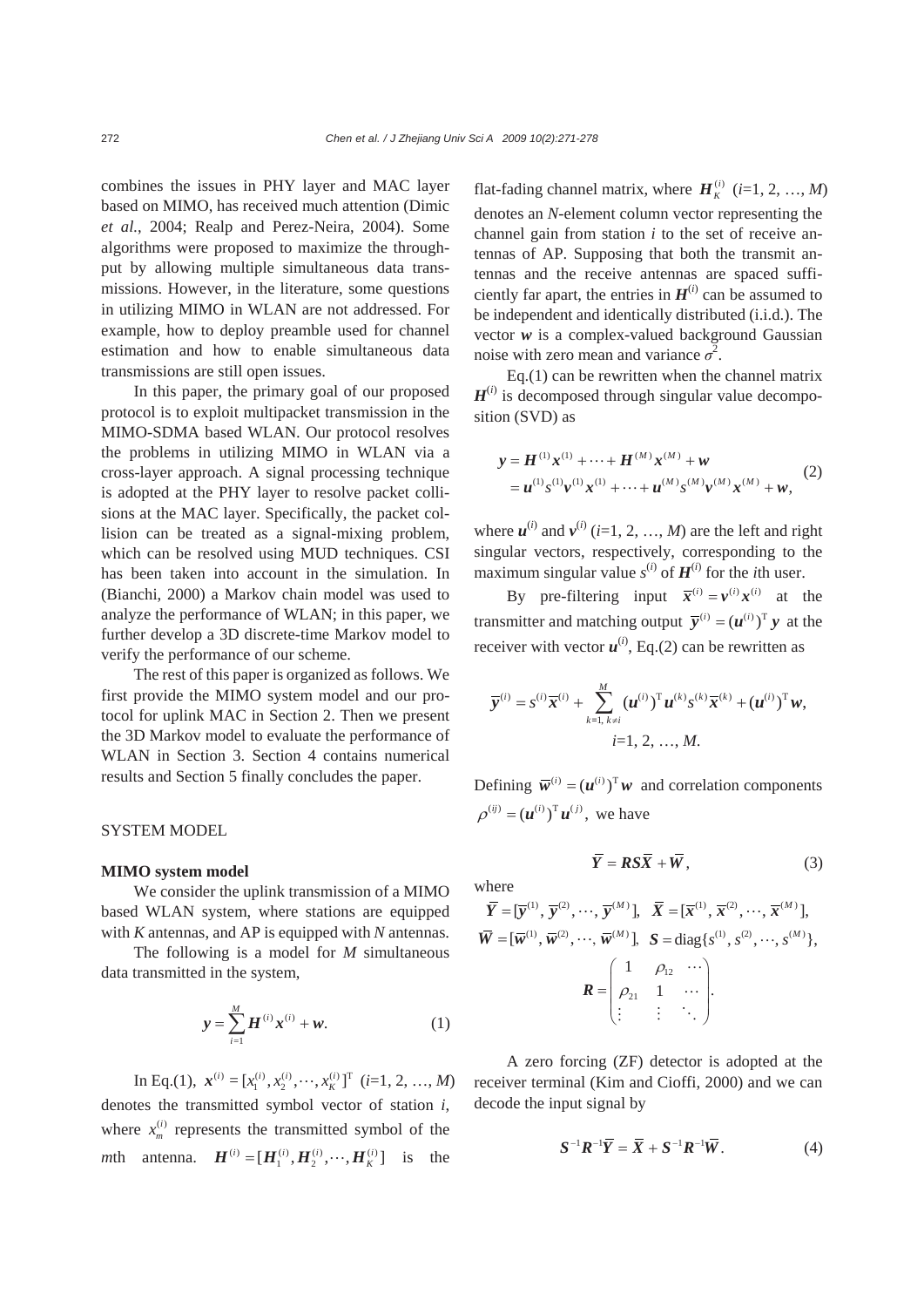## **Proposed MAC protocol**

In the conventional 802.11 protocol, if both STA1 and STA2 have data to transmit, the one who loses the contention for channel has to wait until the winner finishes the transmission.

In our proposed MAC protocol, the normal carrier sense multiple access (CSMA) objective of isolating a single active station is not desirable. Instead, we would like to solve the problem of simultaneous transmissions. We modify the protocol as follows (Fig.1):

Step 1: All stations will contend for channel, and then the winner, e.g., STA1, will send an RTS frame to AP. Note that, the RTS is no longer the original RTS, but preambles are added behind it instead.

Step 2: After a SIFS, AP will reply a CTS with a feedback containing channel information to acknowledge the RTS, as the period of SIFS is long enough to calculate the channel gain. Thus, it is entirely possible for both transmitter terminal and receiver terminal to be aware of channel information. After this successful handshake, STA1 will enter a waiting state rather than send data immediately.

Step 3: After another SIFS, all stations except STA1 will continue contention for the channel until someone (e.g., STA2) wins out. Then STA2 will send the RTS frame including preamble to AP, which in consequence responds to CTS with feedback after SIFS.

Step 4: After Steps 1~3, there are already two successful RTS/CTS handshakes in the system. Since STA1, STA2 and AP are all aware of the channel information, STA1 and STA2 can send data frames to AP simultaneously. Based on the discussion in subsection "MIMO system model", we can infer that the data from different stations can be distinguished via signal processing if the channel matrices of the two stations are not seriously overlapped. At last, AP will reply with an ACK to confirm data.



**Fig.1 Operation of the proposed protocol** state—waiting.

Step 5: If a station remains in the waiting state more than  $\lambda$  ms, during which the CSI is considered constant, the waiting station will send the data solely.

Step 6: If there is only one station in the system, the original protocol should be adopted instead.

## **Discussion**

From the protocol described above, we notice that two simultaneous data transmissions are allowed. Nevertheless, the preambles for the channel estimation cannot overlap. Otherwise, the channel matrix cannot be calculated out exactly.

Attention should be paid when the stations have similar channel matrices. In such cases, the signal to interference plus noise ratio (SINR) of the detector output is very low and the data from the different stations cannot be correctly decoded. Also, AP will give up the packet. However, this is a rare situation the simulation results in Section 4 will show that the average SINR increases when multiple antennas are adopted and the BER decreases as a result. Besides, the Markov model cannot reflect the timeout in the protocol. The simulation result of the distribution of wait slots will show that it is a reasonable approximation.

Our scheme can be easily extended for more simultaneous data transmissions by simply adding another contention after the two successful RTS/CTS handshakes.

# PERFORMANCE ANALYSIS

#### **Revised Markov chain**

Considering the situation in our protocol, a 3D discrete-time Markov chain can be represented as Fig.2. In this model, the three dimensions { $\alpha(t)$ ,  $\beta(t)$ , *γ*(*t*)} are system state, backoff stage, and slot counter, respectively.  $\alpha(t)$  denotes the number of successful RTS handshakes in one successful data frame transmission at time *t*, and its value is either 0 or 1 according to the discussion above.  $\beta(t)$  is the stochastic process on behalf of the backoff stage (0, 1, …, *m*), while  $y(t)$  represents the backoff time counter for a given station at time *t*. The backoff time counter of each station decreases at the beginning of each slot. Besides the common states, there is a special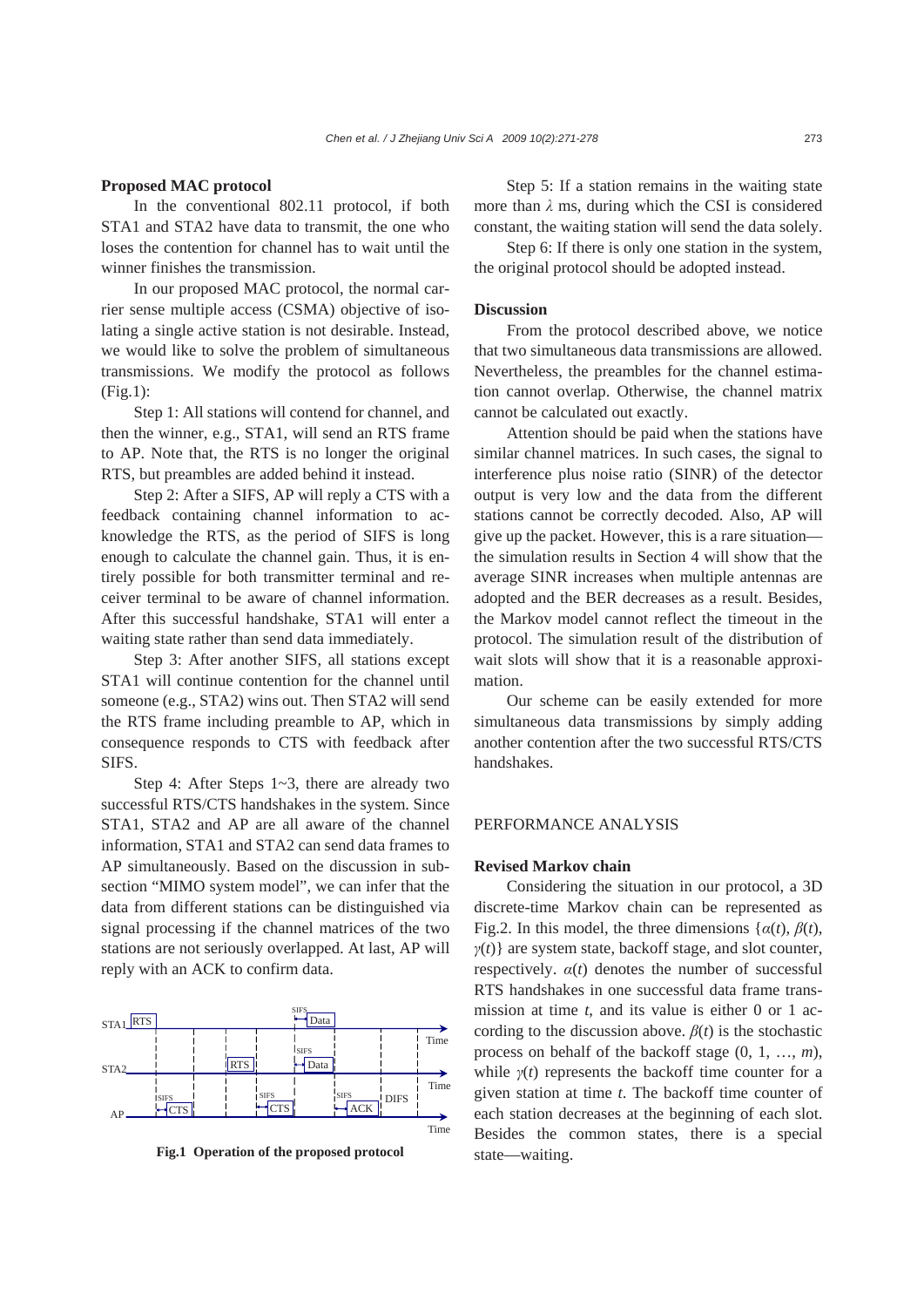

**Fig.2 Three-dimensional discrete-time Markov model** 

(5l)

This 3D Markov chain can be viewed as two layers of a 2D Markov chain, called layer 0 (when  $\alpha(t)=0$ ) and layer 1 (when  $\alpha(t)=1$ ). As depicted in Fig.2, the non-null one-step transition probabilities can be represented as

*P*{0,*i*,*k*|0,*i*,*k*+1}=*p*, *k*=0, 1, …, *Wi*−2; *i*=0, 1, …, *m*, (5a) *P*{1,*i*,*k|*0,*i*,*k*+1}=1−*p*, *k*=0, 1, …, *Wi*−2; *i*=0, 1, …, *m*, (5b) *P*{waiting*|*0,*i*,0}=1−*b*, *i*=0, 1, …, *m*, (5c) *P*{0,*i*,*k|*0,*i*−1,0}=*b*/*Wi*, *k*=0, 1, …, *Wi*−1; *i*=1, 2, …, *m*, (5d) *P*{0,*m*,*k*/0,*m*,0}=*b*/*W<sub>m</sub>*, *k*=0, 1, ..., *W<sub>m</sub>*−1, (5e) *P*{0,0,*k*/waiting}=*c*/*W*<sub>0</sub>, *k*=0, 1, …, *W*<sub>0</sub>−1, (5f) *P*{waiting/waiting}=1−*c*, (5g) *P*{1,*i*,*k|*1,*i*,*k*+1}=*s*, *k*=0, 1, …, *Wi*−2; *i*=0, 1, …, *m*,(5h) *P*{0,*i*,*k|*1,*i*,*k*+1}=1−*s*, *k*=0, 1, …, *Wi*−2; *i*=0, 1, …, *m*, (5i) *P*{1,*i*,*k|*1,*i*−1,0}=*a*/*Wi*, *k*=0, 1, …, *Wi*−1; *i*=1, 2, …, *m*,  $(5j)$ *P*{1,*m*,*k|*1,*m*,0}=*a*/*Wm*, *k*=0, 1, …, *Wm*−1, (5k) *P*{0,0,*k*|1,*i*,0}=(1−*a*)/*W*<sub>0</sub>, *k*=0, 1, …, *W*<sub>0</sub>−1; *i*=0, 1, …, *m*, where  $a, b, c, p, s$  are the parameters of the transfer probability in the Markov chain.

Eq.(5a) accounts for the fact that at the beginning of each time slot, the backoff time counter decreases with the probability of *p*. The other cases model the system after a successful RTS transmission; in particular, as considered in Eq.(5b), when a successful RTS transmission occurs at slot *j*−1, the state of all stations, except the one that sends the RTS, will transfer from layer 0 to layer 1 while keeping decreasing the time slot account at slot *j*. On the other hand, the station successfully sending the first RTS transfers its state to the waiting state as depicted in Eq.(5c). Consider the situation in Eq.(5d), when a collision of RTS frames occurs at backoff stage *i*−1, the backoff stage increases, and the new initial backoff value is uniformly chosen from  $\{0, 1, ..., W_i\}$ . Furthermore, Eq.(5e) models the fact that once the backoff stage reaches the value *m*, it does not increase in consecutive time slot. If the second RTS frame is successfully sent, the waiting station will revive and randomly choose a backoff value from {0, 1, …, *Wi*}, as depicted in Eq.(5f). Otherwise, the waiting station keeps waiting as Eq.(5g). The meaning of Eqs.(5h)~(5k) is alike to Eqs.(5a), (5b), (5d) and (5e),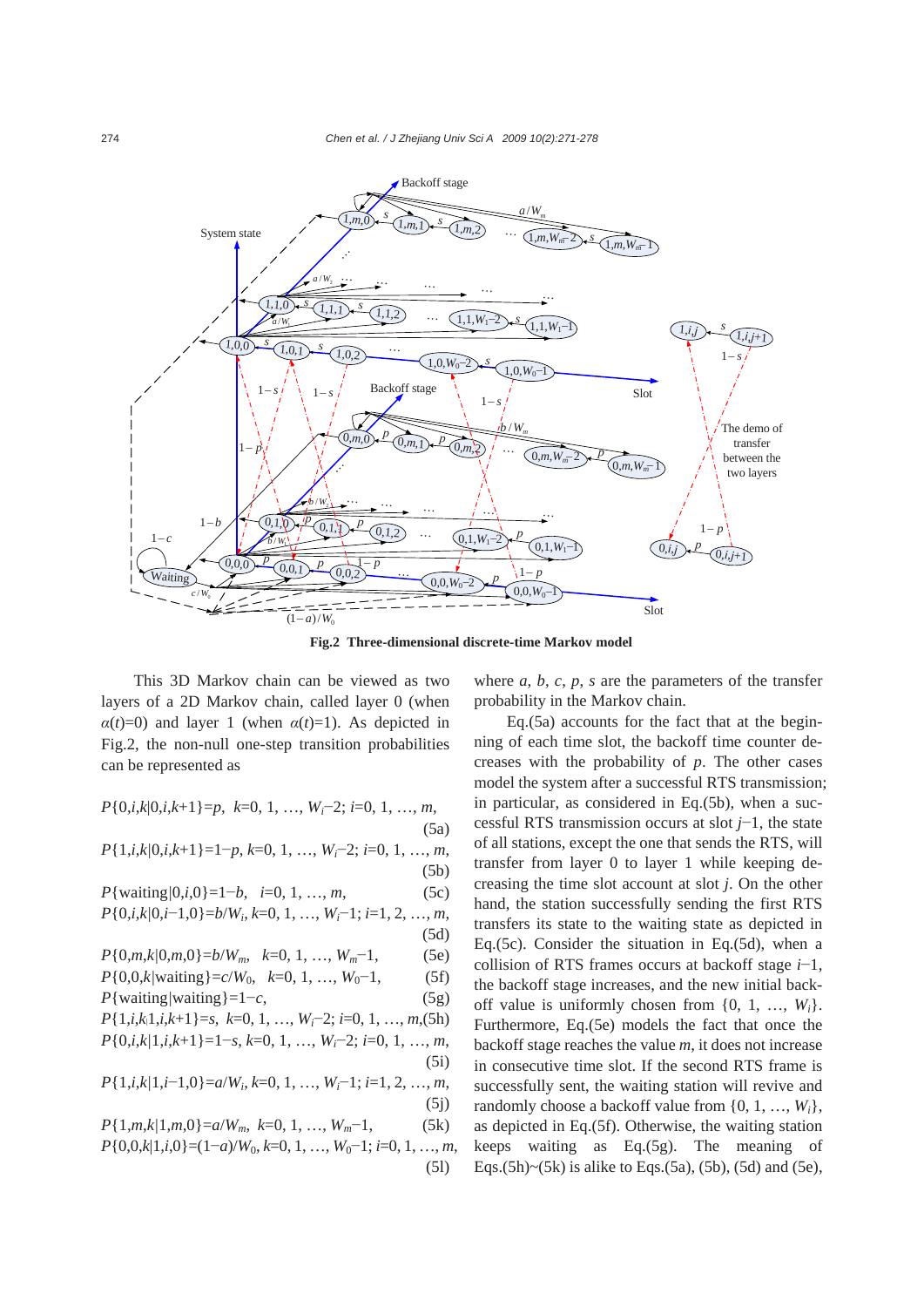(8)

respectively; the only differences are the layer where the state locates and the transfer probability. Finally, Eq.(5l) presents the fact that the station that successfully sends the second RTS returns to the initial state; that is, it uniformly chooses a backoff slot in the set {0,  $1, \ldots, W_0$ .

## **Theoretical analysis**

Let 
$$
P_{i,j,k} = \lim_{t \to \infty} P\{\alpha(t)=i, \beta(t)=j, \gamma(t)=k\}
$$
 (i=0, 1;

*j*=0, 1, ..., *m*; *k*=0, 1, ..., *W<sub>j</sub>*−1), *P<sub>w</sub>* the stationary distribution of the chain, and *n* the number of stations. Assume *m*=0 so that we can analyze the Markov chain more conveniently. We can enumerate the state equations based on the Markov chain.

From Eq.(5), we can easily deduce that

$$
P_{0,0,W_0-1} = P_{\rm w}c / W_0 + P_{0,0,0}b / W_0 + P_{1,0,0}(1-a) / W_0, (6)
$$

$$
P_{1,0,W_0-1} = P_{1,0,0} a / W_0, \qquad (7)
$$

$$
P_{0,0,i} = P_{0,0,W_0-1} + (1-s)P_{1,0,i+1} + pP_{0,0,i+1}, i=0, 1, ..., W_0-2,
$$

$$
P_{1,0,i} = P_{1,0,W_0-1} + (1-p)P_{0,0,i+1} + sP_{1,0,i+1}, i=0, 1, ..., W_0-2,
$$

$$
(9)
$$

$$
P_{\mathbf{w}} = (1-b)P_{0,0,0} + (1-c)P_{\mathbf{w}}.\tag{10}
$$

From Eq.(10), we can also easily infer that

$$
P_{\rm w} = P_{0,0,0}(1-b)/c.
$$
 (11)

Obviously, all state probabilities can be written as functions of  $P_{0,0,W_0-1}$ ,  $P_{1,0,W_0-1}$ ,  $p$ ,  $s$ ,  $b$ ,  $c$ , which depend on the stationary distribution.

To find the value of *p*, it should be noted that the probability 1−*p* represents a successful RTS sent at a specific slot when all stations locate at layer 0. Specifically, there is no other station in the *n*−1 remaining stations locating at state (0, 0, 0) while all stations locate at layer 0. Thus,

$$
p=1-nP_{\rm con1}(1-P_{\rm con1})^{n-2},\tag{12}
$$

where  $P_{\text{con1}} = P_{0,0,0} / \sum_{i=1}^{n} P_{0,0,i}$ .

However, from another angle, the parameter *b* can also be viewed as the conditional collision probability, which means that, when a station transmits a packet, at least one of the *n*−1 remaining stations transmits a packet as well. At the stationary state, each remaining station transmits a packet with a conditional probability  $P_{\text{conl}}$ . Thus, we can deduce that

$$
b=1-(1-P_{\text{conl}})^{n-1}.\tag{13}
$$

In the same way, *s* and *a* can be expressed as follows:

$$
s=1-nP_{\text{con2}}\left(1-P_{\text{con2}}\right)^{n-3},\tag{14}
$$

$$
a=1-(1-P_{\rm con2})^{n-2},\tag{15}
$$

where  $P_{\text{con } 2} = P_{1,0,0} / \sum_{i=1}^{n} P_{1,0,i}$ .

Note that the exponential index decreases by 1 due to the waiting station.

Another important fact involved in the situation is that, because the two stations send data simultaneously, the transition probabilities from either waiting state or layer 1 to layer 0 are equal. Therefore, *c* and *s* yield

$$
c=1-s.\tag{16}
$$

Finally, the sum of stationary probabilities should be equal to 1,

$$
\sum_{i=0}^{1} \sum_{j=0}^{W_0 - 1} P_{i,0,j} + P_{\rm w} = 1.
$$
 (17)

Eqs.(12)~(17) are complements to Eqs.(6)~(11), which include only six independent unknown variables, that is,  $P_{0,0,W_0-1}$ ,  $P_{1,0,W_0-1}$ ,  $p$ ,  $s$ ,  $b$ ,  $c$ . Obviously this nonlinear equation group can be solved using numerical techniques.

Let *S* be the normalized system throughput. We can express *S* as the ratio

$$
S = E_1 / E_2, \tag{18}
$$

where  $E_1$  is the payload transmitted in a slot time and  $E_2$  is the length of a slot time.

Let  $P_{tr}$  be the probability that there are successful simultaneous data transmissions. If one station transfers its state from layer 1 to layer 0, it means a successful data transmission, i.e.,

$$
P_{\text{tr}} = nP_{1,0,0}(1-a). \tag{19}
$$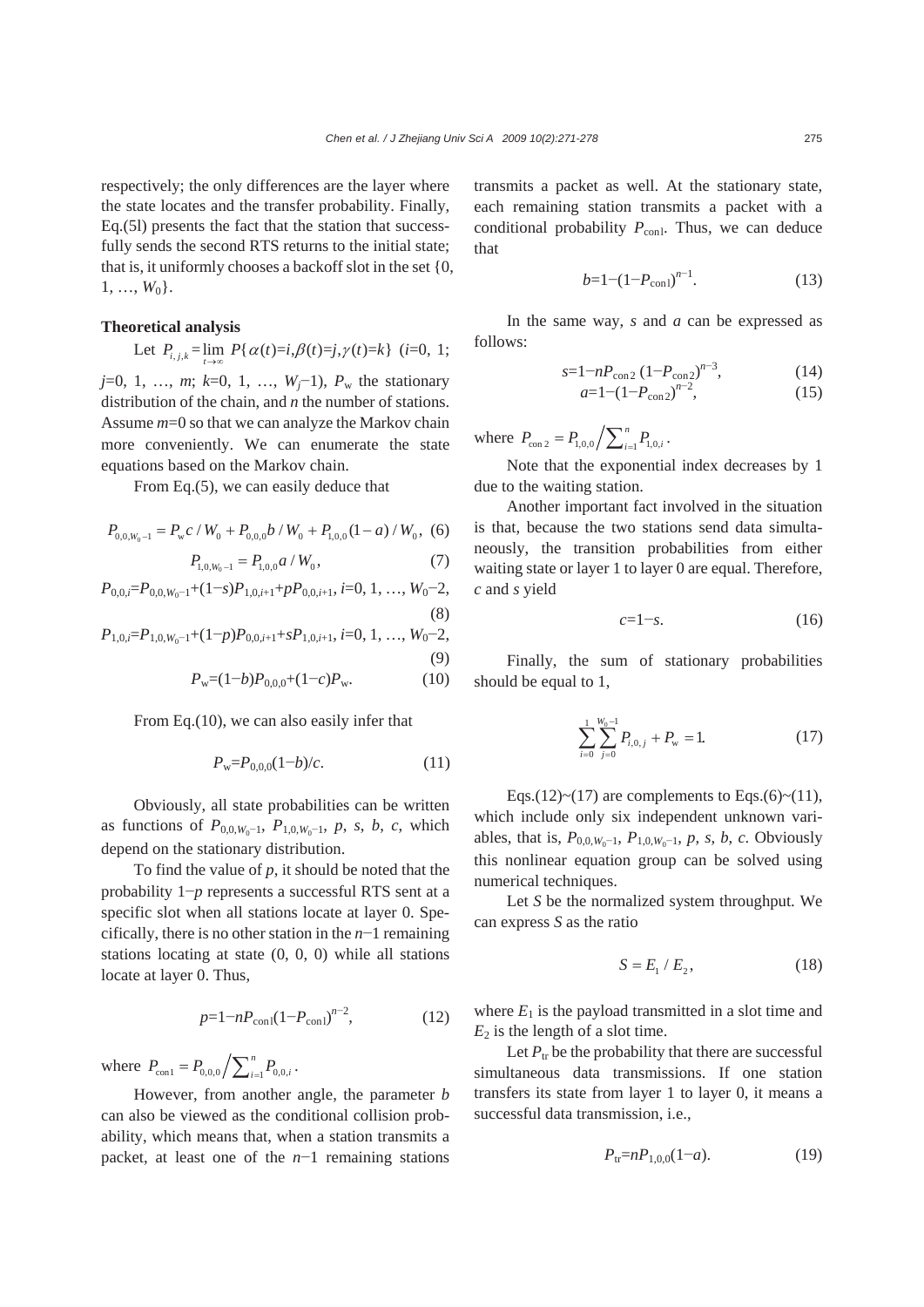Let  $P_{\text{col}}$  be the probability of occurrence for a collision. Specifically, the system has more than two RTS sent in a slot. Since this collision may be located on either layer 0 or layer 1, we can deduce  $P_{\text{col}}$  on conditional probability.

$$
P_{\text{col}} = P(\text{layer 0})P(\text{col}|\text{layer 0}) + P(\text{layer 1})P(\text{col}|\text{layer 1}),\tag{20}
$$

where

$$
P(\text{layer 0}) = \sum_{i=1}^{n} P_{0,0,i},
$$
  
\n
$$
P(\text{colllayer 0}) = 1 - (P_{\text{con1}})^n - n P_{\text{con1}} [1 - (P_{\text{con1}})^{n-1}],
$$
  
\n
$$
P(\text{layer 1}) = \sum_{i=1}^{n} P_{i,0,i},
$$
  
\n
$$
P(\text{colllayer 1}) = 1 - (P_{\text{con2}})^{n-1} - (n-1) P_{\text{con2}} [1 - (P_{\text{con2}})^{n-2}].
$$

Here  $P_{\text{con1}}$  and  $P_{\text{con2}}$  are the same as in Eq.(12) and Eq.(14), respectively.

Being *E*(*P*) the average packet payload size, the average amount of payload information successfully transmitted in a time slot is  $2P_{tr}E(P)$ . Hence, Eq.(18) becomes

$$
S = \frac{2P_{tr}E(P)}{\sigma + P_{tr}T_s + P_{col}T_c},
$$
\n(21)

where  $T_s$  is the average time when the channel is sensed busy due to a successful transmission,  $T_c$  is the average time when the channel is sensed busy during a collision, and  $\sigma$  denotes the length of a time slot. And we have

$$
\begin{cases}\nT_s = t_{\text{RTS}} + t_{\text{SIFS}} + \delta + t_{\text{CTS}} + t_{\text{SIFS}} + \delta \\
+ E(P) + t_{\text{SIFS}} + \delta + t_{\text{ACK}} + t_{\text{DIFS}} + \delta,\n\end{cases}
$$
\n(22)\n
$$
T_c = t_{\text{RTS}} + t_{\text{DIFS}} + \delta,
$$

where  $\delta$  is the propagation delay.

Based on the stationary distribution of the Markov chain and Eqs. $(21)$  ~ $(22)$ , we can obtain the analytical results of *S*.

## SIMULATION AND DISCUSSION

We considered a WLAN in which all nodes are in a saturated state, i.e., the stations always have packets to send. All traffic goes from nodes to AP. The values of the parameters used to obtain numerical results, for both the analytical model and the numerical simulation, are summarized in Table 1.

**Table 1 Parameters used to obtain numerical results for the analytical model and the numerical** 

| simulation                  |       |
|-----------------------------|-------|
| Parameter                   | Value |
| Packet payload (bit)        | 8184  |
| MAC header (bit)            | 272   |
| PHY header (bit)            | 128   |
| ACK (bit)                   | 240   |
| RTS (bit)                   | 288   |
| CTS (bit)                   | 240   |
| Preamble (bit)              | 160   |
| Channel bit rate (Mb/s)     | 1     |
| Propagation delay $(\mu s)$ | 1     |
| Solt time $(\mu s)$         | 50    |
| $SIFS$ ( $\mu s$ )          | 28    |
| $DIFS$ ( $\mu s$ )          | 128   |

First we investigated the BER performance vs different numbers of antennas compared with the single input single output (SISO) performance. As illustrated in Fig.3, when the number of antennas is large, the BER performance using the MUD technology is better than that using the conventional SISO scheme. However, the performance gap between MUD and the conventional scheme becomes narrow when the number of antennas decreases. And the conventional scheme even outperforms MUD especially when a small antenna array is adopted, e.g., a  $1\times2$  antenna array.



**Fig.3** *BER* **vs** *SNR* **in different antenna arrays**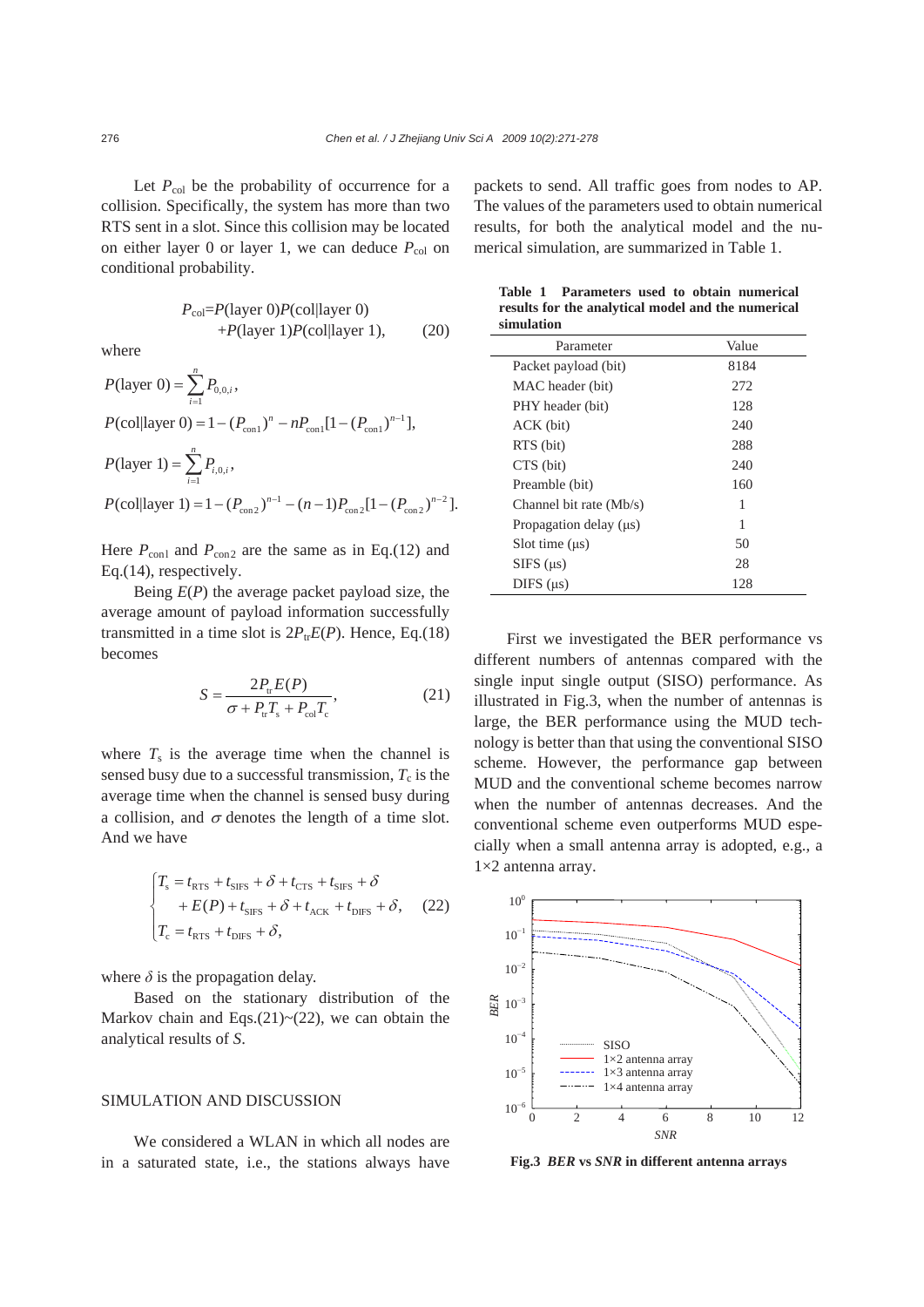According to (Huang and Letaief, 2007),

$$
FER=1-(1-BER)^L,
$$

where *L* is the length of a packet. We can reach the conclusion that the FER performance of MUD is better than that of the conventional scheme when the number of antennas is large enough, e.g., a 1×4 antenna array.

Fig.4 illustrates the average number of wait slots between the two successful RTS-CTS handshakes in our protocol vs different network sizes. We can notice that the average number of wait slots is no more than 20 when the number of nodes is below 70. Fig.5 illustrates the probability that the number of wait slots is equal to 1 when the number of nodes varies from 10 to 100, while Fig.6 demonstrates the probability of different numbers of wait slots when the number of nodes is 50. Fig.6 shows that the probability that the number of wait slots exceeds 30 is be low 0.01, while the length of a packet transmission takes 180 slots during which the CSI is viewed as constant. Thus, the



**Fig.4 Average number of wait slots vs different network sizes** 2.0



**Fig.5 The probability that there is only one wait slot** 

assumption that the channel remains constant during the wait slots is reasonable.

Fig.7 illustrates the system throughput when  $m=0$ ,  $W_0=32$  and a 1×4 antenna array is adopted. It can be noticed that the analytical results coincide approximately with the simulation results. The difference between the analytical results and the simulation results is due to an important approximation in the analytical model; that is, when a collision occurs in a slot, the collided stations begin to contend for the channel in the next slot. However, in the simulation model, the stations will revive after a  $T_c$  period (Bianchi, 2000). Fig.7 shows that the system throughput in our scheme outperforms that in the conventional 802.11 scheme when the number of nodes is below 100. When the number of nodes increases, the performance of our protocol decreases however. The reason of this phenomenon involves that the time to obtain two successful RTS in our system is much longer due to the heavy traffic as demonstrated in Fig.4.



**Fig.6 The distribution of wait slots when the number of nodes is 50** 



**Fig.7** System performance when  $m=0$  and  $W_0=32$  (1×4 **antenna array and** *SNR***=12 dB)**